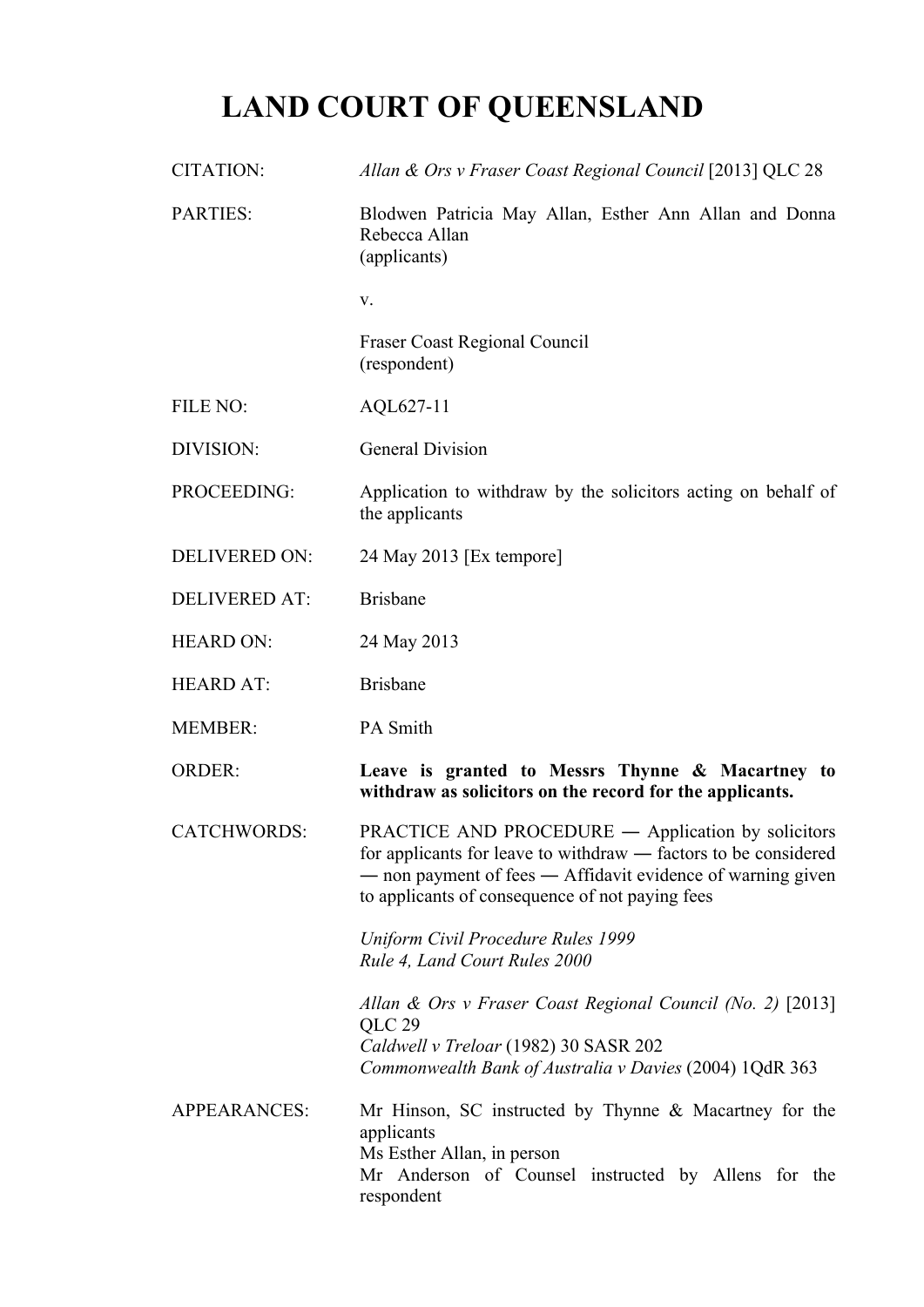*[The matter was called on for the hearing of an application made by Thynne & Macartney to withdraw from the record as the solicitors acting on behalf of the applicants in this matter. The application was supported by Affidavit material of Mr Peter Anthony Archos sworn on 23 May 2013. The Affidavit material explained that fees necessary for the conduct of the hearing had not been paid by the applicants, despite warning of the consequences should the fees not be paid. There was no reason given as to why the applicants had not paid the necessary fees. The application was not opposed by the respondent.*

*Ex tempore reasons were then delivered.]*

- [1] I have before me an application that has been brought by the solicitors for the applicants in this matter seeking leave to withdraw.
- [2] The application has been made in a formal sense and supported by the Affidavit of Mr Peter Anthony Archos, an equity partner of Thynne & Macartney, currently the solicitors for the applicants.
- [3] The heart of the dispute appears to be that the matter has been set down for hearing commencing on Monday, 3 June 2013, and by arrangement between the solicitors for the applicants and their clients, payment of fees and disbursements, in particular, Senior Counsel's fees, were required to be paid in the period no later than 14 days prior to the commencement of the hearing.
- [4] The Affidavit of Mr Archos sets out the various contact that has been had between the solicitors and the applicants and states that to date, the fees remain outstanding.
- [5] The *Land Court Rules 2000* do not provide for any Rules of Court covering this circumstance. Therefore, in accordance with r4 of those Rules, the provisions of the *Uniform Civil Procedure Rules 1999* (UCPR) apply. Rule 990 and 991 of the UCPR are relevant, they are as follows:
	- "**990 Application for leave to withdraw as solicitor**
		- (1) Unless the court orders otherwise, a solicitor may apply for leave to withdraw from the record in a proceeding only if, at least 7 days before applying for leave, the solicitor gives written notice (*notice of intention to apply for leave to withdraw*) to the client—
			- (a) stating the solicitor's intention to withdraw; and
			- (b) asking the client, within 7 days after the date of the notice, to— (i) appoint another solicitor; or
				- (ii) file and serve a notice under rule 986(2) that the client acts in person; and
			- (c) stating that, if the client does not comply with the requirements of the notice— (i) the solicitor may apply to the court for leave to withdraw; and
				- (ii) the client may be ordered to pay the solicitor's costs of the application.
		- (2) The application for leave to withdraw must be served on the client.
		- (3) A solicitor may give notice of intention to apply for leave to withdraw, or serve an application for leave to withdraw, by posting it to the client at the residential or business address of the client last known to the solicitor.

## **991 Leave to withdraw as solicitor**

(1) A solicitor may withdraw from the record only with the court's leave.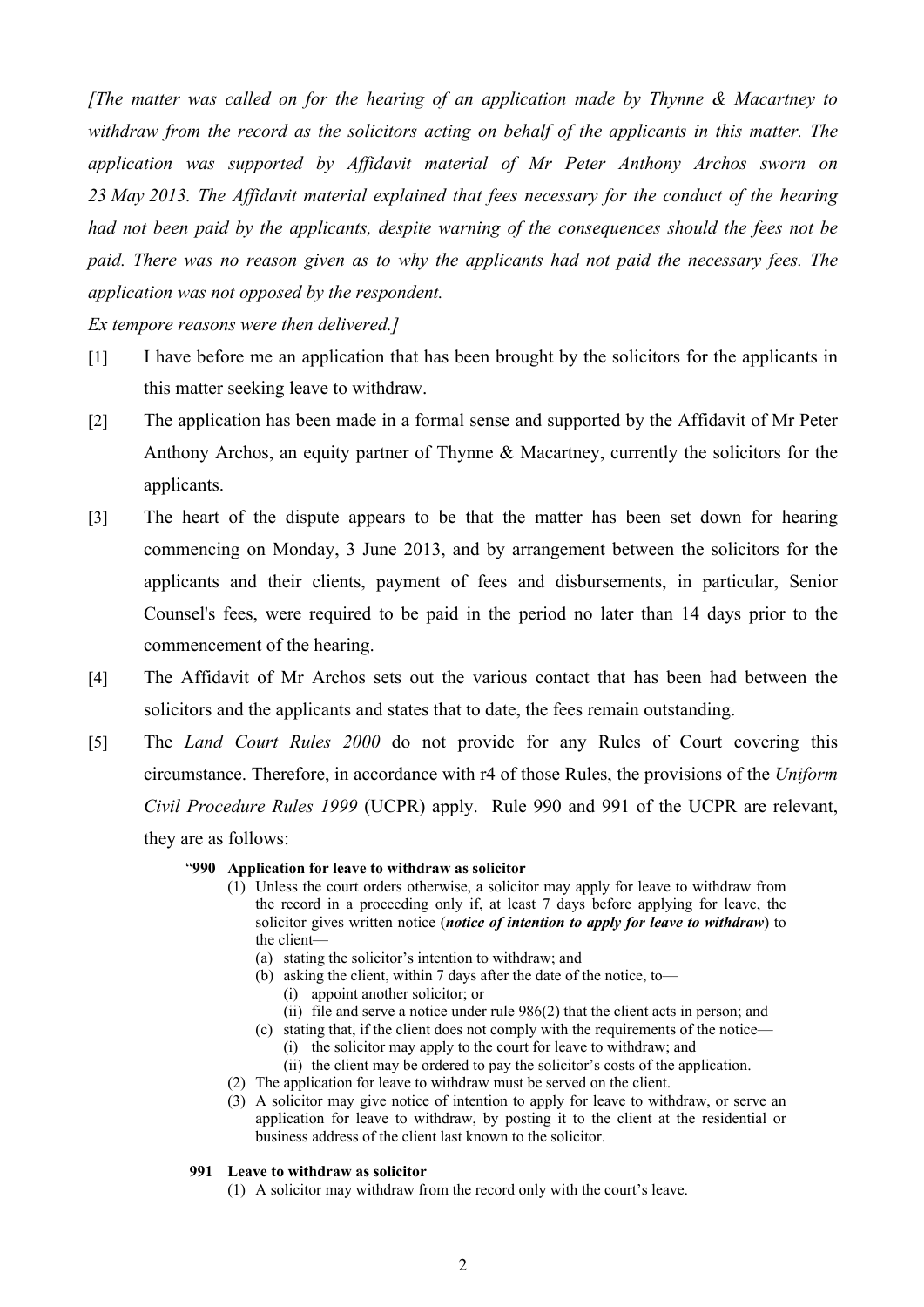- (2) If a solicitor's client does not comply with the requirements of a notice of intention to apply for leave to withdraw, the court may give the solicitor leave to withdraw from the record and may make an order for costs.
- (3) A solicitor who withdraws from the record must file a notice of withdrawal of solicitor.
- (4) A solicitor's withdrawal does not take effect until the notice of withdrawal of solicitor is filed.
- (5) A notice of withdrawal of solicitor must be in the approved form.
- (6) On withdrawing from the record, the solicitor must serve the notice of withdrawal of solicitor on all other parties other than a party in default of notice of intention to defend.
- [6] The key component in this matter is that in all the circumstances, seven days' notice is required to be provided by the solicitor to the client of their intention to seek leave to withdraw. In the case at hand, the notice, such as it was, was only provided to the clients on Tuesday, 21 May 2013, some three days ago.
- [7] In circumstances where the seven days' notice has not been provided, the solicitors may seek leave of the Court. That application has, of course, been made today.
- [8] The matter is of some concern, due to the fact that the hearing has been set down for commencement on Monday, 3 June 2013 and arrangements have been made, around which a circuit of this Court has been organised, for an inspection to occur of both the subject property and sale properties on Thursday, 30 May 2013.
- [9] I take those matters simply on notice at this stage, and of course separate orders and discussion are to occur between the parties, dependent upon my reasoning on the application for withdrawal.
- [10] Mr Hinson has very helpfully referred the Court to relevant authorities. The first authority is the South Australian case of *Caldwell v Treloar*<sup>1</sup> and I note therein the decision of Walters J where in similar circumstances, he allowed the withdrawal of a solicitor.
- [11] I have also been referred by Mr Hinson to the Supreme Court decision of *Commonwealth*  Bank of Australia v Davies.<sup>2</sup> In that case, leave to cease acting as a solicitor was sought on the very eve of a hearing, the application having been made in the morning of a matter that was due to commence at noon that day. Leave was granted, but Wilson J ordered that that order be stayed for one week to allow for material to be served and exchanged and also for negotiations of the parties to continue.
- [12] I have difficulties in this case in allowing for the stay of any order for one week, because that would require the solicitors, as matters currently stand, to attend the inspection to occur on Thursday, 30 May 2013.
- [13] I do intend to allow leave for the solicitors to withdraw, but I will hear from Mr Hinson further regarding the point of allowing for service to occur through the solicitors.

<sup>1</sup> (1982) 30 SASR 202.

<sup>2</sup> (2004) 1 QdR 363.